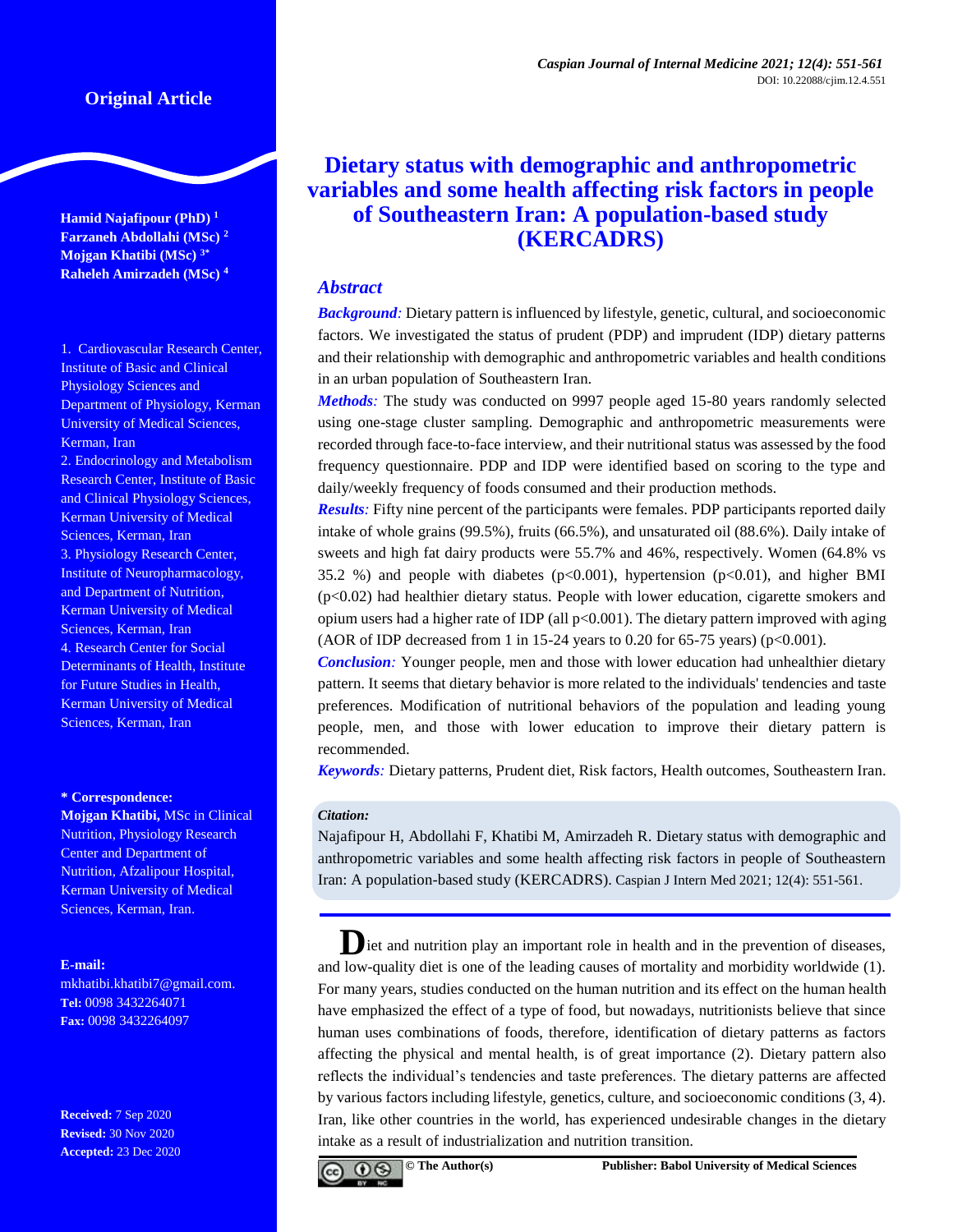Therefore, modification of dietary patterns may lead to positive health consequences (5). In many studies, dietary patterns are usually divided into two categories (6):

1. Prudent (healthy) dietary pattern (PDP) includes preferential intake of low-fat dairy products, vegetables, fish, whole grains, poultry, a high intakes of fruits and vegetables, and low consumption of processed and fermented meat.

2. Imprudent (unhealthy) dietary pattern (IDP) includes preferential intake of red and processed meat, fried potatoes, refined grains, snacks, high-fat dairy products, sweets and fast foods and low intakes of fruits and vegetables.

The Australian Dietary Guidelines support the following dietary patterns to reduce the risk of cardiovascular disease (CVD) and type 2 diabetes: 1) vegetarian-based diet including intake of fruits, vegetables, legumes and whole grains, and 2) animal-based diet including intake of white meat, fish, poultry, low-fat dairy products, restricting the intake of saturated oils, choosing low-sodium foods, moderate intake of sugar, and restricting alcohol consumption (7). However, Australians intake is usually small in the amounts of fruits and vegetables, but eat large amounts of processed meat and processed foods.

Some studies have assessed the relationship between dietary patterns and the incidence of diseases or their effects in the human health. Overall global diets are largely shifting toward processed foods high in refined carbohydrates and added sugars and away from legumes, coarse grains, and other vegetables (8). Low- and middle-income countries face a rapid change in the nutrition transition toward increase in the prevalence of non-communicable diseases such as overweight/obesity, diabetes and hypertension. Popkin et al. showed overall shifts in diet, physical activity and body composition in developing countries towards unhealthier conditions (9).

In a study on dietary patterns conducted in Khorramabad, Iran by Falahi et al., (2013), a nutrition transition from traditional to western diet and snacks was reported (10). Today, the intake of snacks is relatively high among teenagers and adolescents in western countries (11) and dietary pattern of many Iranians needs to be modified (12).

To the best of our knowledge, limited information existed on current dietary patterns of the population in southeastern Iran and its relationship with demographic, anthropometric and health related variables especially less traditional risk factors/risk behaviors such as smoking, opium use, low physical activity, anxiety and depression. Therefore, the aim

of this large population-based study was to investigate the dietary status of people aged 15-80 years in a representative urban population in Southeast Iran and its association with demographic, anthropometric and some health-related variables. The results can help health authorities to adopt the strategies required for health planning and modify the inappropriate dietary patterns if present.

#### **Methods**

This is a sub-analysis of the data from a cross-sectional study on the prevalence of coronary artery disease (CAD) risk factors on 9997 people aged 15-80 years between 2014 and 2018, called Kerman Coronary Artery Diseases Risk Factors Study (KERCADRS, phase 2), in Kerman the largest city in Southeastern Iran. Nutrition status was assessed as one of the CAD risk factors in KERCADRS. Kerman is the capital of Kerman Province about 1000km far from the capital city, Tehran. Its population is about 750,000 inhabitants (National census, 2016). People are mostly busy with white-collar works at governmental sections, agriculture and marketing. The lifestyle patterns are typically aggregated in families. The study was conducted according to the guidelines in the Declaration of Helsinki and all procedures were approved by the Ethics Committee of Kerman University of Medical Sciences (Permission code: IR.KMU.REC.1392.405). Subjects were selected using one-stage cluster sampling method and written informed consent was obtained from all participants.

The inclusion criteria was age between 15-80 years and residency in Kerman for at least one year prior to interview. More details about study protocols and sampling methods which are similar to phase 1 are found in the previous publication about methodology of that phase (13). Concisely, using the city zip code list in the post office, 420 zip codes were randomly selected. From each zip code 24 subjects (12 males and 12 females in the range of 15-80 years old) were invited to the study by attending their addresses. The subjects were referred to a site located in the city center and their demographic characteristics (including age, sex, level of education, smoking, and opium use) were recorded through face to face interview. Anthropometric measurements were, height and waist circumference (measured by a tape stadiometer, with a minimum measurement of 0.1 cm in a standing position without shoes, and weight (light clothing without shoes measured by a standard weighing scale (Seca,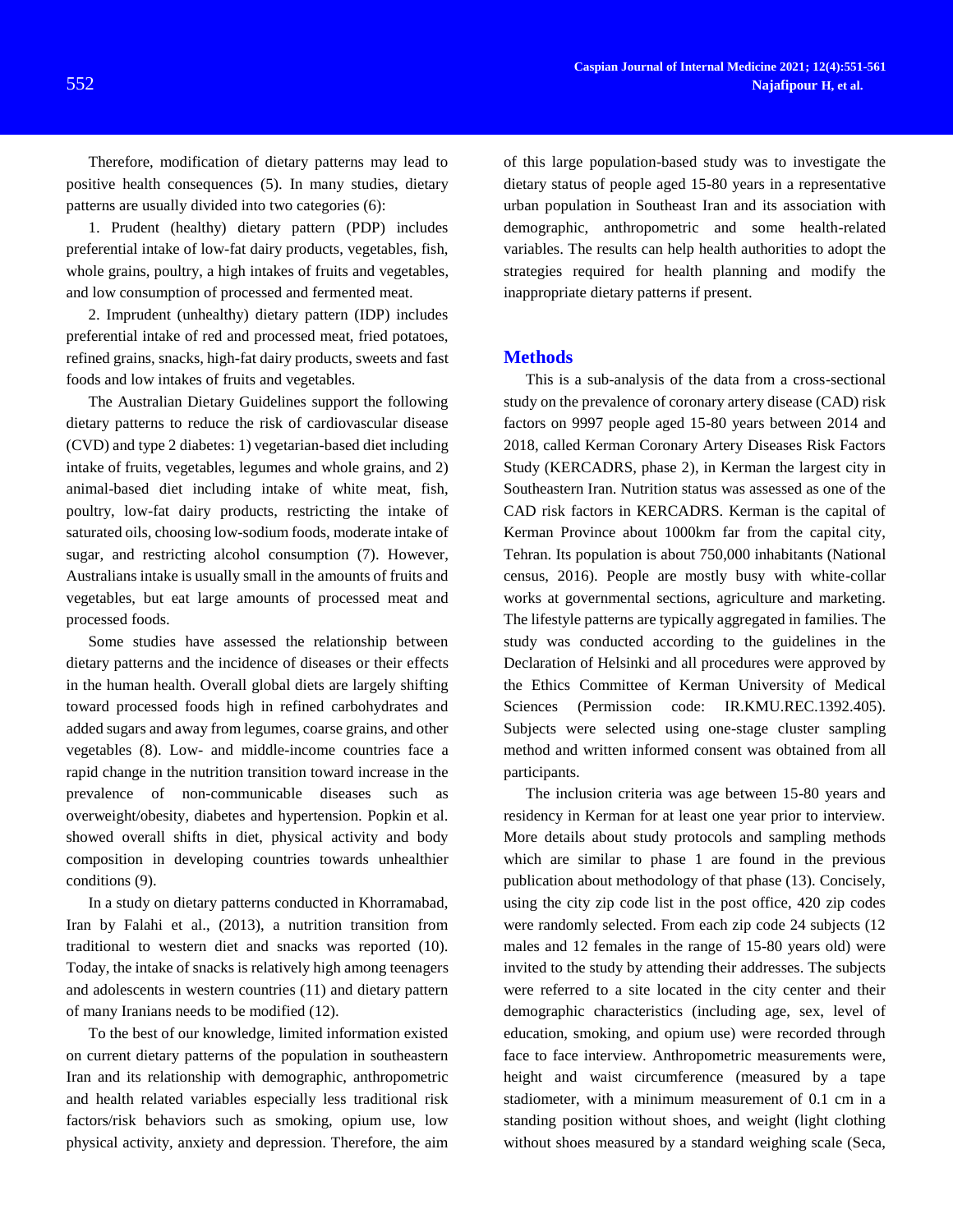Germany) with an accuracy of 100 g. The BMI was divided into three classes: normal up to  $24.9 \text{ kg/m}^2$ ), overweight (25-29.9 kg/m<sup>2</sup>), and obese  $(\geq 30 \text{ kg/m}^2)$  (14). Any individual who was previously diagnosed with DM and/or was taking insulin or non-insulin drugs and/or had fasting plasma glucose ≥126 mg/dL at the time of recruitment was considered diabetic (13). HTN was defined as a systolic blood pressure  $\geq$ 140 mm Hg and/or a diastolic blood pressure ≥90 mm Hg and/or taking any antihypertensive drug (13). Dyslipidemia was defined as total cholesterol ≥200 mg/dL and/or LDL>130 mg/kg, and/or HDL<30 mg/kg in men or HDL<45 mg/kg in women. Hypertriglyceridemia was defined as TGs≥200 mg/dL (13). Physical activity was measured using the Global Physical Activity Questionnaire, and metabolic equivalent of task (MET) was used to express the intensity of physical activity, as low (less than four times of the energy consumed at rest), moderate (between 4 -8 times relative to the rest) and intense (more than 8 times relative to the rest) (15).

To assess the nutritional status of the participants, the food frequency questionnaire (FFQ) was used (16). Validity and reliability of the questionnaire had been determined in the previous studies (17). To determine dietary pattern, two PDP and IDP dietary patterns were identified (18). The authors also consulted with two nutritionists to classify the dietary patterns into two groups of PDP (healthier) and IDP (unhealthier). PDP includes consuming nine food groups (fruits, vegetables, whole grains, nuts and seeds, low-fat dairy products, legumes, unsaturated oil, white meat and boiled foods) and IDP includes 11 food groups (high-fat dairy products, refined grains, fried foods, butter, cream, fats, salt, beverages, sweets, red meat, and fast foods).

Then, the consumption frequency was scored into: daily consumption = 2, weekly consumption (once a week) = 1, monthly consumption (once a month) and less  $= 0$  (total max score of 18 for PDP and total max score of 22 for IDP dietary patterns). Finally, the total score for each participant was calculated and he/she was assigned to PDP or IDP based on his/her total score.

As a participant with high score od PDP may simultaneously have a low score of IDP and vice versa, to eliminate the overlap between the scores of PDP and IDP, from 22 scores of IDP the scores less than 7 were included to PDP diet group and scores between 8 and 22 were considered as IDP diet. Correspondingly, from 18 scores of PDP the scores less than 6 were included to IDP group and scores between 7 and 18 were considered as PDP diet. Therefore,

PDP included participants with upper two-third scores of healthy food consumption and the lower third scores of unhealthier food consumption, and IDP included participants with upper two-third scores of unhealthy food consumption and lower third scores of healthier food consumption (18).

Data were analyzed using descriptive statistics and chisquare test, and the relationship between dietary patterns and demographic variables was determined using logistic regression analysis (SPSS Version 21). Statistically, the significant level was considered at P≤0.05.

### **Results**

In the present study, among the 10,000 subjects that participated, 59% were females. The mean±SD of BMI was  $25.8\pm4.6$  kg/m<sup>2</sup> in males and  $27.9\pm5.1$  kg/m<sup>2</sup> in females (p<0.01). Table 1 shows the frequency of food groups' intake in the participants with PDP and IDP. Regarding the use of PDP, participants reported daily intake of whole grains (99.5%), unsaturated oil (88.6%) and fruits (66.5%). But only 25% of the PDP participants reported daily intake of low-fat dairy products and 19.4% reported daily intake of vegetables. Regarding the use of IDP, participants reported daily intake of sweets (83.6%), fried foods (70.8%), high-fat dairy products (66%), and saturated oil (44.9%). At least 5.3% of the participants added salt at the table daily (table 1). The use of red meat, saturated oil and fried foods was almost three times in IDP group compared to PDP group, as it was 10 times for soft drinks.

Table 2 shows the association between demographic variables (gender, age, education, and BMI) and dietary pattern via chi-square test. Overall, 36.4% of the participants in the study followed IDP. 64.8% of women compared to 35.2% of men had PDP ( $p<0.001$ ). There was a significant difference in terms of education, BMI, and age between the PDP and IDP  $(p<0.001)$ . Higher educated people are more in PDP and illiterates are more among IDPs. With increasing age, people moved toward healthier patterns and reduced the unhealthy patterns (table 2). Obese and centrally obese subjects adhere more with PDP compared to IDP (23% vs 20.5% and 32.3% vs 28.6% respectively, p<0.001).

Normal BMI <25, Overweight:  $25 \leq BMI < 30$ , and Obese:  $BMI \geq 30$ . Central obesity (inappropriate WC) was defined as WC >88 cm for women and WC >102 cm for men; KERCADRS: Kerman coronary artery diseases risk factors study. Table 3 shows the odds ratios of IDP with demographic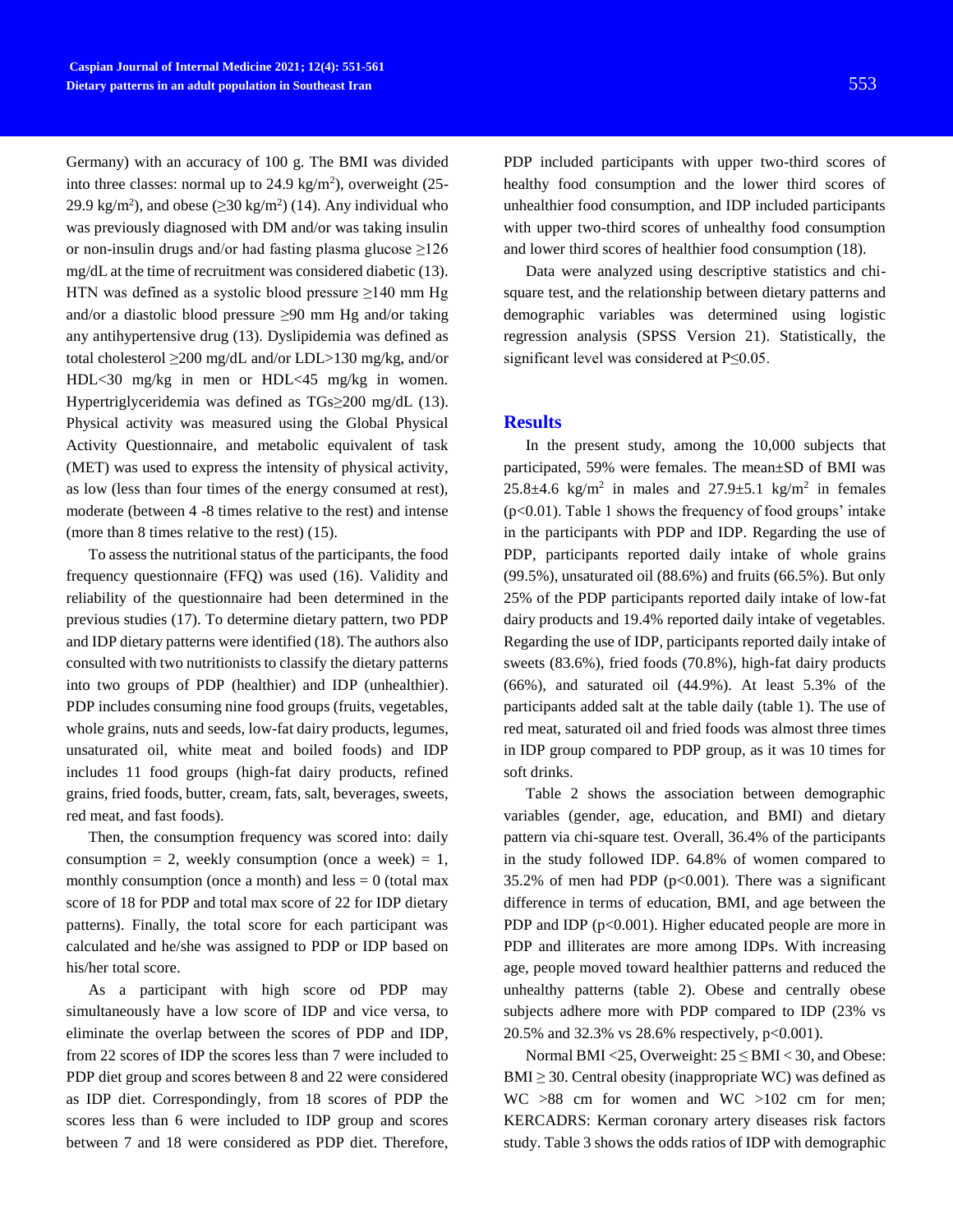variables using logistic regression. The adjusted odds ratio (AOR) of the IDP in people with higher education was 0.59 (CI: 0.48-0.73). AOR of IDP decreased with increasing age and it was 0.58 for diabetics, 0.79 for hypercholesterolemic and 0.85 for hypertensive subjects. AOR of IDP was significantly higher in cigarette smokers and opium addicts (1.3 and 1.4 respectively). Younger ages and male gender were risk factors for having IDP.

**Table 1. The Frequency distribution (%) of different foods consumption in people with Prudent (healthier) dietary pattern**  (PDP), and imprudent (unhealthier) dietary pattern (IDP), Community-Based Study (KERCADR  $-2<sup>nd</sup>$  Phase- n=9997), **Kerman, Iran, 2014-2018.**

| <b>Subgroups</b>       | <b>%People with PDP</b><br>$(n=6360)$ | <b>%People with IDP</b><br>$(n=3635)$ | P. value |
|------------------------|---------------------------------------|---------------------------------------|----------|
| Low-fat dairy products |                                       |                                       |          |
| Daily use              | 25.1                                  | 12.8                                  |          |
| Weekly use             | 22.7                                  | 19.0                                  | < 0.0001 |
| Monthly /Never use     | 52.2                                  | 68.1                                  |          |
| <b>White meat</b>      |                                       |                                       |          |
| Daily use              | 0.5                                   | 0.8                                   |          |
| Weekly use             | 92.0                                  | 91.6                                  | 0.20     |
| Monthly /Never use     | 7.5                                   | 7.6                                   |          |
| <b>Whole grains</b>    |                                       |                                       |          |
| Daily use              | 99.5                                  | 98.8                                  |          |
| Weekly use             | 0.2                                   | 0.2                                   | < 0.01   |
| Monthly /Never use     | 0.3                                   | 0.9                                   |          |
| <b>Nuts/seeds</b>      |                                       |                                       |          |
| Daily use              | 11.6                                  | 8.5                                   |          |
| Weekly use             | 53.0                                  | 53.3                                  | < 0.0001 |
| Monthly /Never use     | 35.4                                  | 38.2                                  |          |
| <b>Fruits</b>          |                                       |                                       |          |
| Daily use              | 66.4                                  | 60.0                                  |          |
| Weekly use             | 30.9                                  | 34.6                                  | < 0.001  |
| Monthly /Never use     | 2.7                                   | 5.4                                   |          |
| <b>Vegetables</b>      |                                       |                                       |          |
| Daily use              | 19.4                                  | 14.9                                  |          |
| Weekly use             | 55.8                                  | 56.3                                  | < 0.001  |
| Monthly /Never use     | 24.8                                  | 28.9                                  |          |
| <b>Legumes</b>         |                                       |                                       |          |
| Daily use              | 2.7                                   | 4.6                                   |          |
| Weekly use             | 90.5                                  | 89.4                                  | < 0.001  |
| Monthly /Never use     | 6.9                                   | 5.9                                   |          |
| <b>Boiled foods</b>    |                                       |                                       |          |
| Daily use              | 49.0                                  | 10.6                                  |          |
| Weekly use             | 27.4                                  | 23.9                                  | < 0.0001 |
| Monthly /Never use     | 23.6                                  | 65.5                                  |          |
| <b>Unsaturated oil</b> |                                       |                                       |          |
| Daily use              | 88.6                                  | 64.0                                  |          |
| Weekly use             | 5.0                                   | 10.2                                  | < 0.0001 |
| Monthly /Never use     | 6.4                                   | 25.8                                  |          |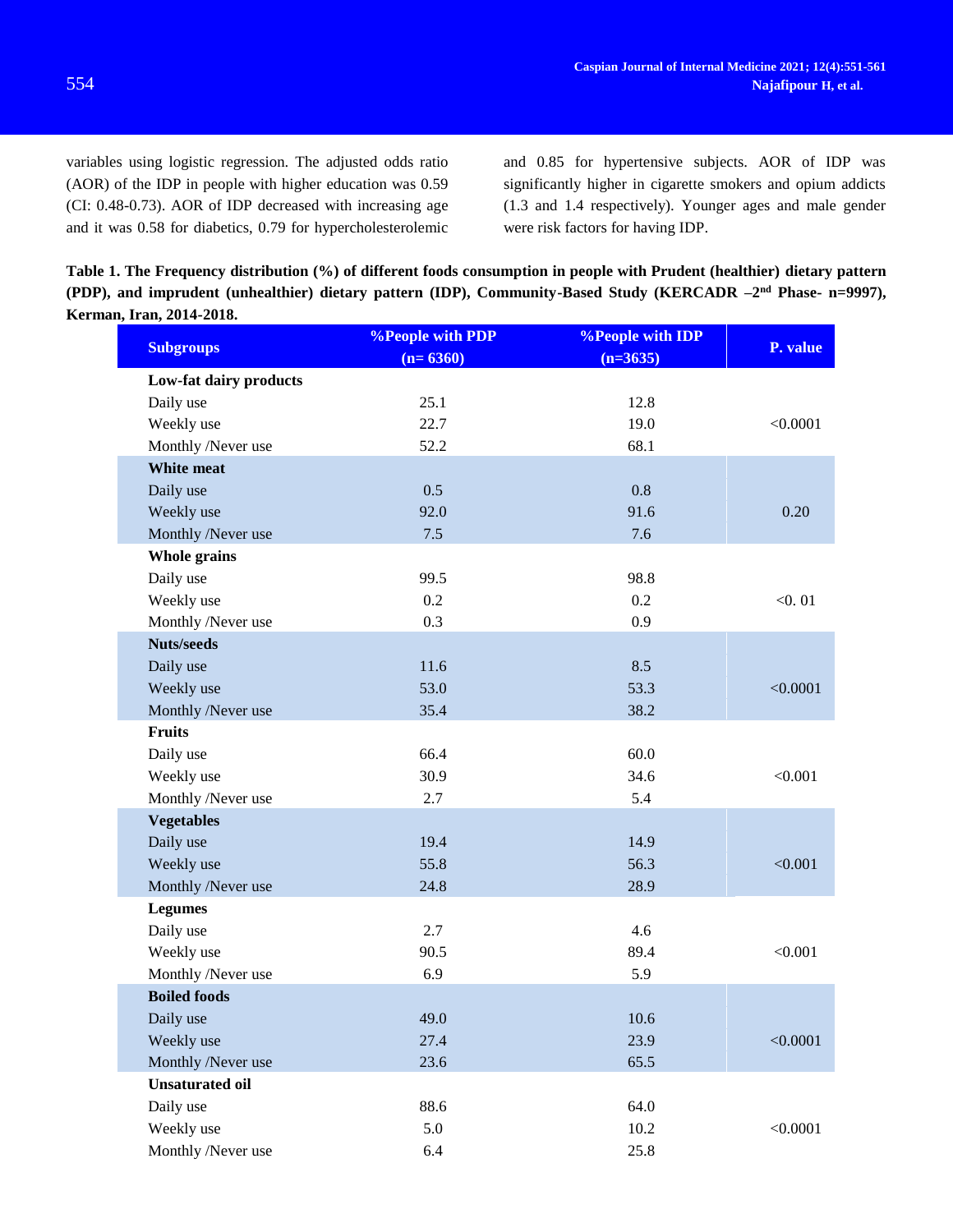| <b>High-fat dairy products</b> |         |      |          |
|--------------------------------|---------|------|----------|
| Daily use                      | 45.9    | 66.0 |          |
| Weekly use                     | 28.8    | 25.8 | < 0.0001 |
| Monthly /Never use             | 25.3    | 8.1  |          |
| <b>Red meat</b>                |         |      |          |
| Daily use                      | 1.5     | 4.8  |          |
| Weekly use                     | 82.5    | 85.7 | < 0.0001 |
| Monthly /Never use             | 16.0    | 9.5  |          |
| <b>Refined grains</b>          |         |      |          |
| Daily use                      | 0.3     | 2.2  |          |
| Weekly use                     | 8.4     | 29.6 | < 0.0001 |
| Monthly /Never use             | 91.3    | 68.2 |          |
|                                |         |      |          |
| <b>Saturated oil</b>           |         |      |          |
| Daily use                      | 11.5    | 44.9 |          |
| Weekly use                     | 6.8     | 9.7  | < 0.0001 |
| Monthly /Never use             | 81.7    | 45.9 |          |
| <b>Butter/cream</b>            |         |      |          |
| Daily                          | 0.8     | 4.4  |          |
| Weekly                         | 19.6    | 49.5 | < 0.0001 |
| Monthly /Never                 | 79.5    | 46.1 |          |
| <b>Sweets</b>                  |         |      |          |
| Daily use                      | 55.7    | 83.6 |          |
| Weekly use                     | 18.1    | 12.2 | < 0.0001 |
| Monthly /Never use             | 26.2    | 4.2  |          |
| <b>Soft drinks</b>             |         |      |          |
| Daily use                      | 1.2     | 12.3 |          |
| Weekly use                     | 22.4    | 55.0 | < 0.0001 |
| Monthly /Never use             | 76.5    | 32.6 |          |
| <b>Fast food</b>               |         |      |          |
| Daily use                      | 0.1     | 1.3  |          |
| Weekly use                     | $7.0\,$ | 32.8 | < 0.0001 |
| Monthly /Never use             | 92.9    | 65.9 |          |
| Salt on table                  |         |      |          |
| Daily use                      | 1.6     | 3.7  |          |
| Weekly use                     | 53.6    | 71.0 | < 0.0001 |
| Monthly /Never use             | 44.8    | 25.3 |          |
| <b>Fried foods</b>             |         |      |          |
| Daily use                      | 25.2    | 70.8 |          |
| Weekly use                     | 28.7    | 20.7 | < 0.0001 |
| Monthly /Never use             | 46.1    | 8.5  |          |
| <b>Alcohol</b>                 |         |      |          |
| Daily use                      | 0.0     | 0.3  |          |
| Weekly use                     | 0.4     | 1.7  | < 0.001  |
| Monthly /Never use             | 99.6    | 98.0 |          |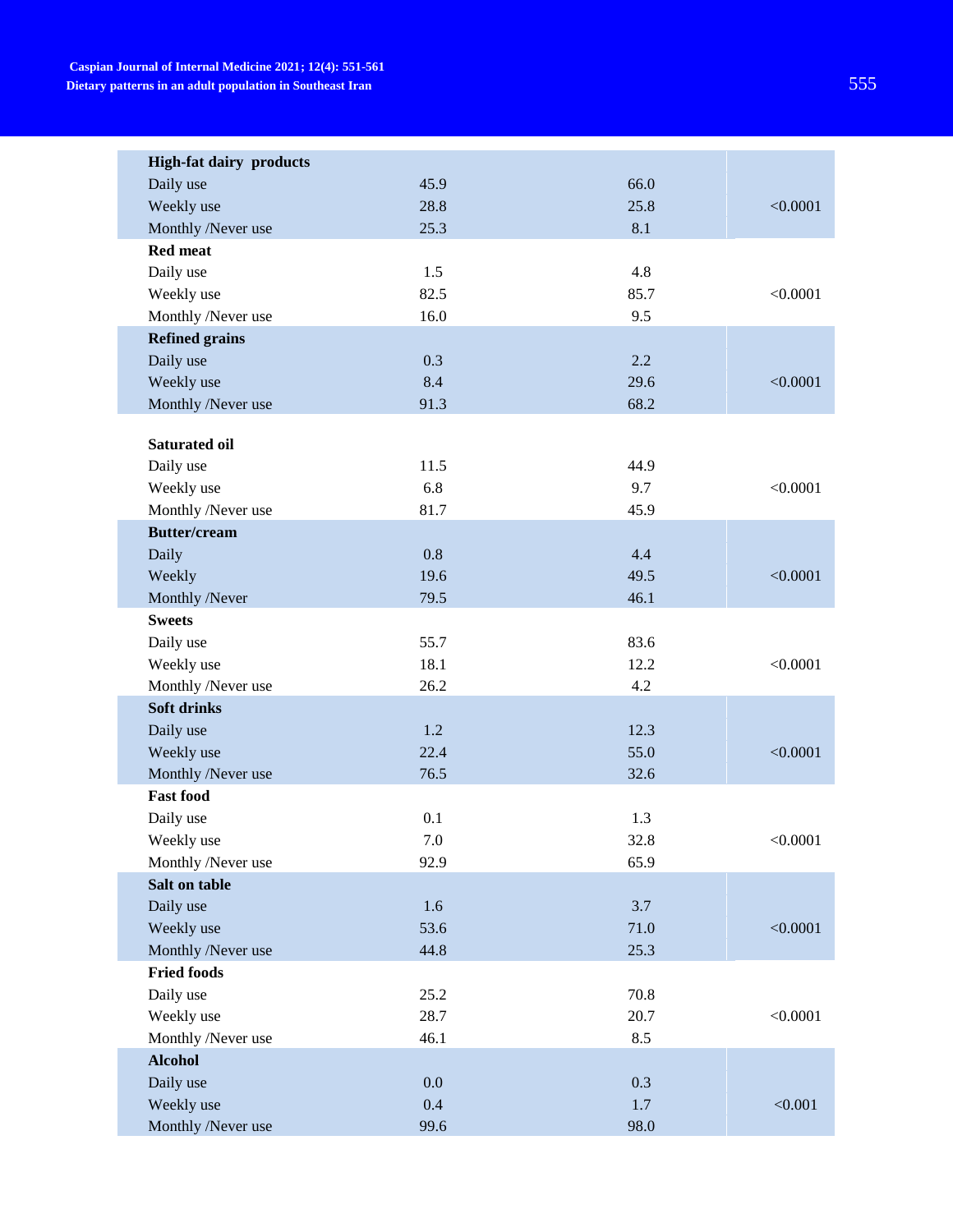| <b>Subgroups</b>                | <b>PDP</b> diet        | <b>IDP</b> diet                | P. value |  |
|---------------------------------|------------------------|--------------------------------|----------|--|
|                                 | $\%$ (95% CI) (n=6360) | % $(95\% \text{ CI})$ (n=3635) |          |  |
| <b>Overall</b>                  | $63.6(62.4 - 64.5)$    | 36.4 (35.4-37.3)               |          |  |
| <b>Sex</b>                      |                        |                                |          |  |
| Men                             | 35.2 (33.6-36.8)       | 47.4 (45.7-49.0)               | < 0.0001 |  |
| Women                           | 64.8 (63.1-66.3)       | $52.6(50.9-54.2)$              |          |  |
| Age group (year)                |                        |                                |          |  |
| $15 - 24$                       | $5.4(4.9-6.4)$         | $13.9(12.8-15.0)$              |          |  |
| $25 - 34$                       | $12.8(12.0-13.7)$      | 24.3 (22.9-25.8)               |          |  |
| 35-44                           | 18.6 (17.7-19.6)       | 23.0 (21.7-24.4)               | < 0.0001 |  |
| $45 - 54$                       | $22.1(21.1-23.1)$      | $17.3(16.1-18.6)$              |          |  |
| 55-64                           | 24.6 (23.6-25.7)       | $13.2(12.2 - 14.4)$            |          |  |
| 65-80                           | $16.4(5.5-17.3)$       | $7.9(7.0-8.8)$                 |          |  |
| <b>Education</b>                |                        |                                |          |  |
| Illiterate                      | $4.3(3.9-4.7)$         | $4.6(4.1-5.1)$                 |          |  |
| Primary to high school          | 69.1 (67.6-70.6)       | 75.4 (74.0-76.9)               | < 0.0001 |  |
| Above high school               | 26.4 (24.9-27.9)       | $19.8(18.5-21.1)$              |          |  |
| <b>Body Mass Index</b>          |                        |                                |          |  |
| <25                             | $41.0(39.2 - 42.3)$    | 44.5 (42.9-46.1)               |          |  |
| 25-29.9                         | $36.0(34.5-37.5)$      | $35.0(33.2 - 36.3)$            | < 0.0001 |  |
| $\geq 30$                       | 23.0 (21.8-24.3)       | 20.5 (19.2-21.8)               |          |  |
| Waist circumference             |                        |                                |          |  |
| Normal                          | $67.7(66.4-69.1)$      | 71.4 (70.0-72.8)               | < 0.0001 |  |
| Inappropriate                   | 32.3 (30.8-33.5)       | 28.6 (27.1-29.9)               |          |  |
| <b>Current cigarette smoker</b> |                        |                                |          |  |
| No                              | 94.7 (94.1-95.3)       | 89.3 (88.3-90.2)               | < 0.0001 |  |
| Yes                             | $5.3(4.6-5.8)$         | $10.7(9.7-11.6)$               |          |  |
| <b>Opium</b> use                |                        |                                |          |  |
| No                              | 91.4 (90.6-92.0)       | 83.2 (82.1-84.3)               |          |  |
| Occasional user                 | $6.1(5.6-6.7)$         | $12.1(11.1-13.1)$              | < 0.0001 |  |
| Depended user                   | $2.5(2.0-2.9)$         | $4.6(3.9-5.2)$                 |          |  |
| <b>Depression</b>               |                        |                                |          |  |
| No.                             | 85.0 (83.7-86.0)       | 83.6 (82.4-84.8)               | 0.169    |  |
| Yes                             | $15.0(13.9-16.2)$      | $16.3(15.1-17.5)$              |          |  |
| <b>Anxiety</b>                  |                        |                                |          |  |
| No                              | $60.0(58.3 - 61.5)$    | 57.1 (55.4-58.7)               | 0.021    |  |
| Yes                             | $40.0(38.4-41.6)$      | 42.8 (41.2-44.5)               |          |  |
| <b>Diabetes</b>                 |                        |                                |          |  |
| Normal                          | 78.1 (77.0-79.2)       | 81.1 (79.9-82.3)               |          |  |
| Pre-Diabetic                    | $11.8(10.9-12.8)$      | $13.0(11.9-14.1)$              | < 0.0001 |  |
| Diabetic                        | $9.9(9.3-10.6)$        | $5.7(5.0-6.4)$                 |          |  |
| <b>Hypertension</b>             |                        |                                |          |  |
| Normal<br>Hypertensive          | 87.0 (86.4-87.6)       | 89.6 (88.6-90.3)               | < 0.0001 |  |
|                                 | $12.9(12.3-13.5)$      | $10.4(9.6-11.3)$               |          |  |
| Hypercholesterolemia            |                        |                                |          |  |
| Normal                          | 84.6 (83.7-85.4)       | 89.0 (88-89.8)                 | < 0.0001 |  |
| Hypercholesterolemia            | $15.4(14.5-16.2)$      | $11.0(10.1 - 11.9)$            |          |  |
| Hypertriglyceridemia            |                        |                                |          |  |
| Normal                          | 69.0 (67.7-70.3)       | 71.5 (70.1-72.9)               | < 0.0001 |  |
| Hypertriglyceridemia            | 31.0 (29.6-32.2)       | 28.4 (27.0-29.8)               |          |  |
| <b>Physical activity</b>        |                        |                                |          |  |
| Low                             | 46.5 (44.7-48.0)       | $47.6(45.8-49.1)$              |          |  |
| Moderate                        | $36.5(34.8-37.1)$      | 37.0 (36.3-39.6)               | < 0.0001 |  |
| High                            | $17.0(15.7-18.2)$      | $15.4(14.3-16.8)$              |          |  |

**Table 2. The standardized prevalence of subgroups with prudent (healthier) dietary pattern (PDP), and imprudent (unhealthier) dietary pattern (IDP), Community-Based Study (KERCADR –2nd Phase- n=9997), Kerman, Iran, 2014-2018.**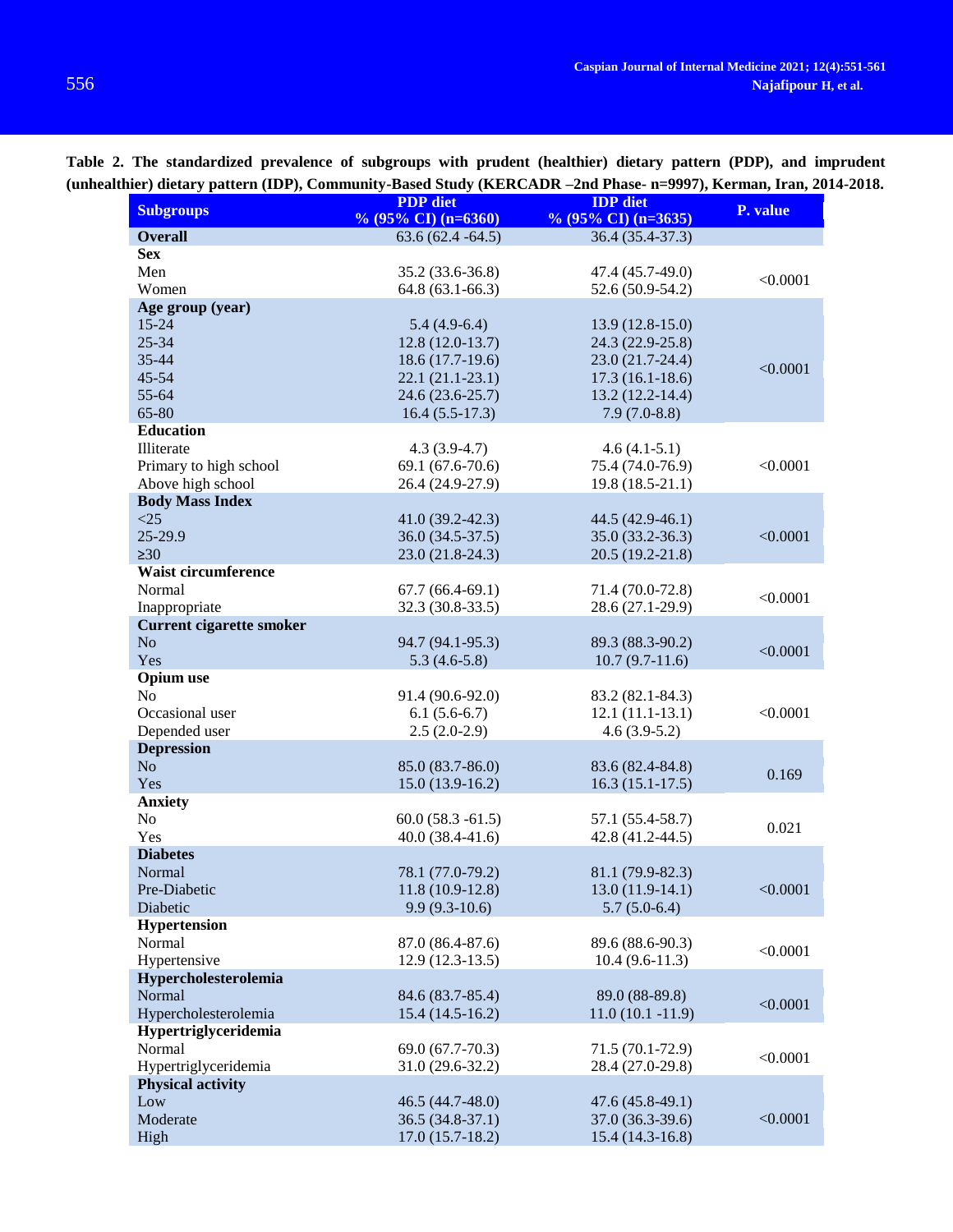|                                   | <b>IDP</b> diet        |                     |                          |
|-----------------------------------|------------------------|---------------------|--------------------------|
| <b>Subgroups</b>                  | <b>Crude OR</b>        | <b>Adjusted OR</b>  | <b>Adjusted P. value</b> |
| <b>Sex</b>                        |                        |                     |                          |
| Men                               | 1                      | 1                   |                          |
| Women                             | $0.62(0.57-0.68)$      | $0.65(0.59-0.73)$   | < 0.0001                 |
| Age group (year)                  |                        |                     |                          |
| 15-24                             | 1                      | $\mathbf{1}$        |                          |
| 25-34                             | $0.74(0.62 - 0.87)$    | $0.80(0.67-0.95)$   | 0.012                    |
| 35-44                             | $0.48(0.41 - 0.57)$    | $0.50(0.42 - 0.59)$ | < 0.0001                 |
| 45-54                             | $0.30(0.26-0.36)$      | $0.32(0.27-0.39)$   | < 0.0001                 |
| 55-64                             | $0.21(0.17-0.25)$      | $0.23(0.19-0.28)$   | < 0.0001                 |
| 65-75                             | $0.18(0.15-0.22)$      | $0.20(0.16-0.25)$   | < 0.0001                 |
| <b>Education</b>                  |                        |                     |                          |
| Illiterate                        | 1                      | 1                   |                          |
| Primary to high school            | $1.7(1.5-2.0)$         | $0.87(0.73-1.04)$   | 0.13                     |
| Above high school                 | $1.4(1.2-1.7)$         | $0.59(0.48-0.73)$   | < 0.0001                 |
| <b>Body Mass Index</b>            |                        |                     |                          |
| Normal                            | $\mathbf{1}$           | $\mathbf{1}$        |                          |
| overweight                        | $0.66(0.60 - 0.73)$    | $0.88(0.79-0.98)$   | 0.029                    |
| obese                             | $0.57(0.51-0.63)$      | $0.83(0.71-0.97)$   | 0.020                    |
| Waist circumference               |                        |                     |                          |
| Normal                            | 1                      | $\mathbf{1}$        |                          |
| Obese                             | $0.63(0.58-0.69)$      | $1.1(1.0-1.2)$      | 0.036                    |
| <b>Current cigarette smoker</b>   |                        |                     |                          |
| No                                |                        |                     |                          |
| Yes                               | 1                      | 1                   |                          |
| <b>Opium</b> addiction            | $1.7(1.4-1.9)$         | $1.3(1.1-1.5)$      | < 0.0001                 |
| No                                | $\mathbf{1}$           | $\mathbf{1}$        |                          |
| Occasional user                   | $1.4(1.2-1.6)$         | $1.6(1.3-1.8)$      | < 0.0001                 |
|                                   |                        |                     | < 0.0001                 |
| Depended user                     | $1.8(1.5-2.3)$         | $1.4(1.1-1.8)$      |                          |
| <b>Depression</b><br>No           | 1                      | 1                   |                          |
|                                   | $1.08(0.96-1.2)$       | $1.1(0.97-1.2)$     | 0.120                    |
| Yes                               |                        |                     |                          |
| <b>Anxiety</b><br>No              | $\mathbf{1}$           | $\mathbf{1}$        |                          |
| Yes                               | $1.1(1.0-1.2)$         | $1.1(1.0-1.2)$      | 0.004                    |
|                                   |                        |                     |                          |
| <b>Diabetes</b><br>N <sub>o</sub> | $\mathbf{1}$           | $\mathbf{1}$        |                          |
| Pre-Diabetic                      | $0.8(0.71-0.89)$       | $1.0(0.9-1.1)$      | 0.613                    |
|                                   |                        |                     | < 0.0001                 |
| Diabetic                          | $0.3(0.27-0.35)$       | $0.58(0.4-0.6)$     |                          |
| <b>Hypertension</b>               |                        |                     |                          |
| No                                | 1<br>$0.41(0.36-0.45)$ | 1                   | 0.016                    |
| Yes                               |                        | $0.85(0.74-0.97)$   |                          |
| Hypercholesterolemia              |                        |                     |                          |
| N <sub>o</sub>                    | $\mathbf{1}$           | 1                   |                          |
| yes                               | $0.41(0.36-0.45)$      | $0.76(0.66-0.88)$   | < 0.0001                 |
| Hypertriglyceridemia              |                        |                     |                          |
| No                                | $\mathbf 1$            | 1                   |                          |
| Yes                               | $1.6(1.5-1.8)$         | $0.97(0.87-1.0)$    | 0.57                     |
| <b>Physical activity</b>          |                        |                     |                          |
| High                              | 1                      | $\mathbf{1}$        |                          |
| Moderate                          | $0.77(0.68-0.87)$      | $1.0(0.89-1.1)$     | 0.716                    |
| Low                               | $0.82(0.73-0.92)$      | $1.0(0.92-1.1)$     | 0.449                    |

**Table 3. Crude and Adjusted odds ratio (AOR) for different associated factors of imprudent (unhealthier) dietary pattern (IDP), Community-Based Study (KERCADR –2 nd Phase n= 9997), Kerman, Iran, 2014-2018.**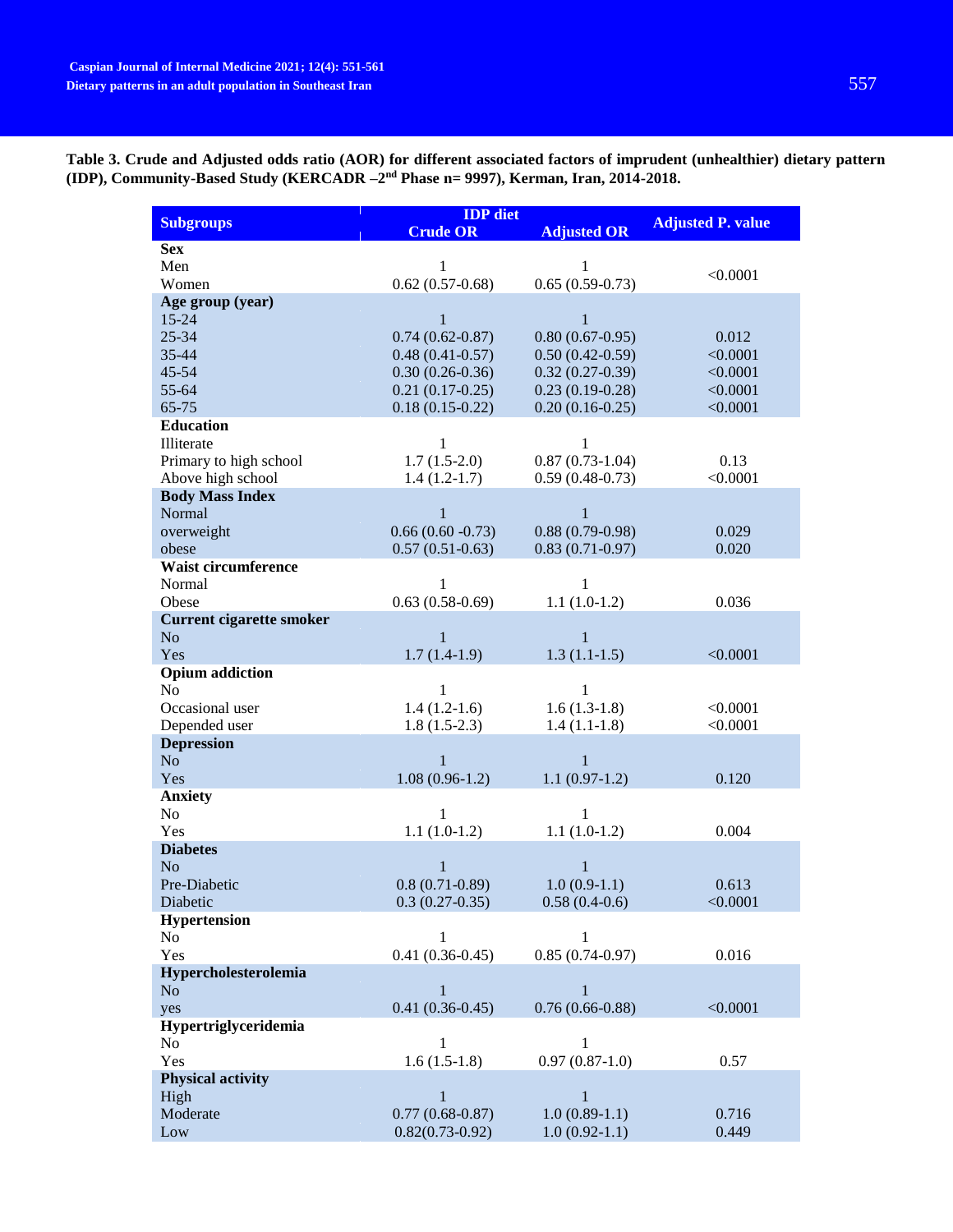## **Discussion**

In this study, two dietary patterns of prudent dietary pattern (PDP) (fruits, vegetables, whole grains, nuts/seeds, low-fat dairy products, unsaturated oil and legumes) and imprudent dietary pattern (IDP) (high-fat dairy products, refined grains, fried foods, butter/cream, saturated fats, salt, beverages, sweets, red meat, and fast foods) were evaluated in about 10,000 of the adults living in a representative urban population in Southeast Iran. According to the results, overall, about 36% of the population follow IDP. There was a direct association between education, age, BMI, diabetes, hypertension and hypercholesterolemia with the adherence to PDP (table 2). Also there was a reverse relationship between anxiety, smoking and opium use with the adherence to PDP. Women follow more PDP than men.

The unexpected finding in the present study that the overweight, obese, and hypertensive people had more adherence to PDP may be with increasing BMI or becoming hypertensive, people were encouraged/recommended to use PDP. As the results of table 3 show, the odds of having IDP for diabetics, hypercholesterolemic and hypertensive participants were 0.58, 0.76 and 0.85 respectively. In agreement with our findings, in a study by Crovetto et al. (2018) on college students, underweight male students reported higher intake of unhealthy diet (19) and McNaughton et al. (2008) reported no significant relationship between BMI and dietary patterns (20). A study in 2013 in Pennsylvania on the association of healthy dietary pattern with obesity and mortality showed that in elderly people except for hypertension, no significant associations were found for CVD, diabetes mellitus, metabolic syndrome and mortality with dietary patterns  $(21)$ .

The other effective factor may be the prevalence of cigarette smoking and opium use in IDP group is double compared to DDP group (table 2). We have shown that the odds of overweight/obesity decreases significantly with smoking (AOR: 0.4) and opium use (AOR: 0.50) (14). In agreement to our findings, in a large cohort population study including 50,000 participants, with long follow-up time, in Iran, the people in the highest level of DASH score (a healthy dietary pattern) had higher BMI and a history of diabetes or hypertension (22). Furthermore, they found no association between the DASH diet pattern and risk of CVD mortality. It seems that the relationship between dietary pattern and CVD risk factors and outcomes is more complex and probably more related to the cultural and lifestyle diversities of the studied

populations. The third possibility is that the prevalence of diabetes and obesity is higher in female gender (14), meanwhile females are the majority of participants in the present study and adhere more to PDP. This may partly shift the results towards the association of diabetes and PDP.

Another determinant factor associated with the use of PDP was the age of participants. According to the results, the pattern of healthier food intake improved (and unhealthier food intake reduced) with aging (tables 2 and 3). This means that older generations use healthier dietary patterns, unfortunately, younger individuals have more tendency towards IDPs. The reason for more adherence of younger generation to IDP may be the weakening of family relationships and they spend more time out of the house. Also, nowadays mostly both males and females work outside the home and there is less time remained to spend in making home foods. Unlike to the finding of the present study, a study by Assmann (2015) showed that there was no relationship between healthy aging and western dietary patterns. Besides, in people with higher energy intake who use PDPs, there was no relationship between PDP and healthy aging, while in those with low energy intake, there was a significant relationship between PDP and healthy aging (23). Therefore, in addition to the dietary pattern, it seems that the level of energy intake is another important determinant of health. Unfortunately, low physical activity is rising quicker in younger generation of the study population (15), and this in concert with inappropriate food intake will dispose them to increase the prevalence of CVD risk factors soon.

It was expected that more educated people adhere more to PDP. In agreement with our results, several studies reported educational status as one of the factors encouraging people to use PDPs. Deshmukh-Taskar et al. (2009) and Eckel et al. (2005) have shown the positive effect of educational status on the use of PDP (24,25). A study by Siu (2018) in Hong Kong showed that there was a direct relationship between inappropriate dietary patterns in children and low parental educational levels (26). Conversely, we found one study performed by Dewayani (2018) in Spain, in which there was no relationship between educational status and the level of nutritional awareness among parents of primary school children and the intake of snacks by the children (27).

Dietary pattern includes the amount and frequency of food groups' intake. There are studies that along with the type of dietary pattern evaluated the food groups' intake (28, 29). In this study, the adherence to food groups in each dietary pattern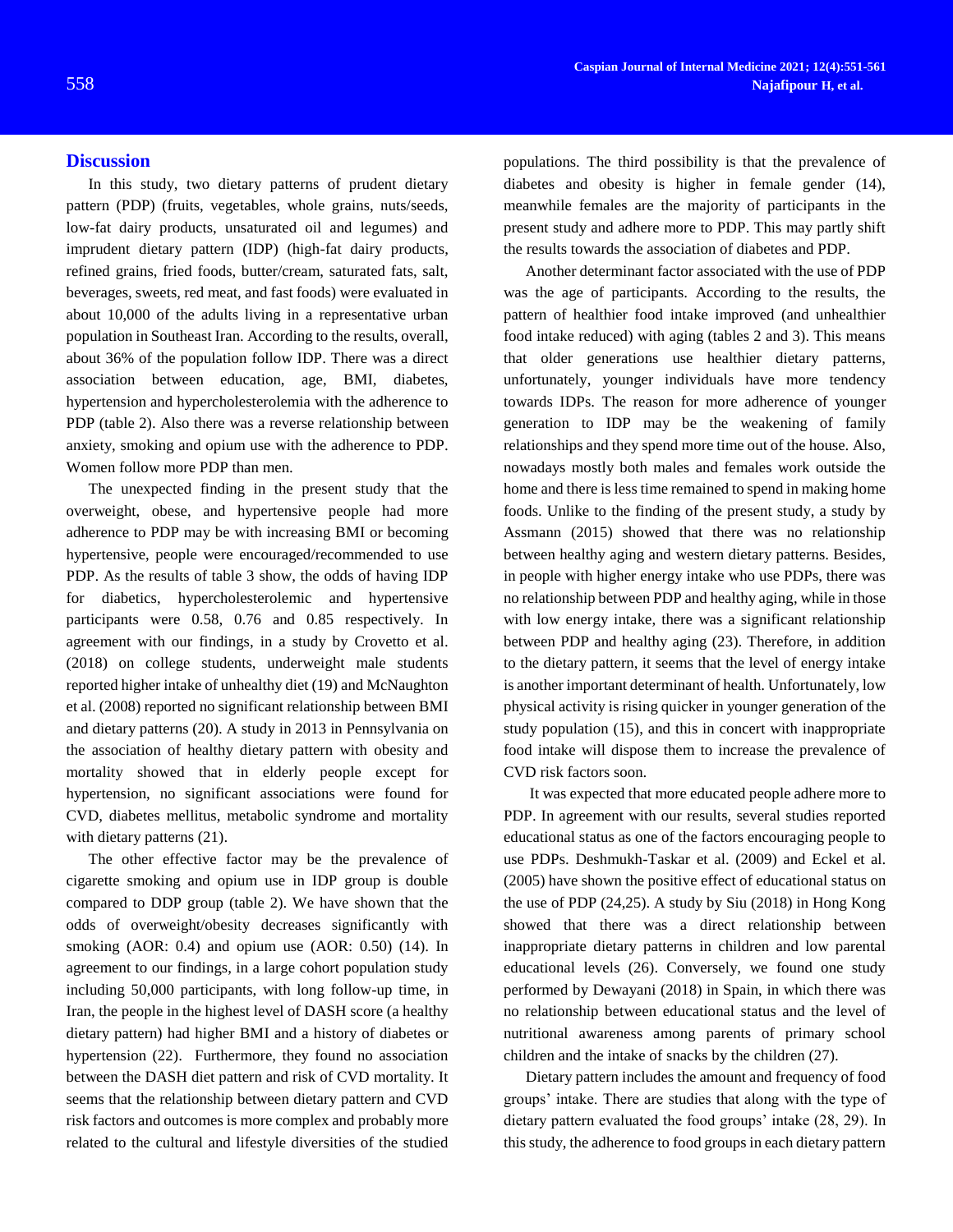was heterogeneous, so daily intake of whole grains (99.5%), fruits (66.5%), and unsaturated oils (88.6%) by the majority of the PDP group indicates the attention of this population to healthier diet, while daily intake of sweets (56%) and high fat dairy products (46%), which are subgroups of IDP, was also relatively high in this population. It seems that the selection of food groups is more related to the tendencies and taste preferences of the study population, rather than merely being an indication of their awareness and behavior. This means that the tendency to use whole grains, fruits or vegetables, as subgroups of PDP, along with the tendency to use high fat dairy products and sweets, as subgroups of IDP, are more likely attributed to the habits and preferences of the study population, and cannot be just related to lack of literacy or inadequate knowledge.

On the other hand, the mother who is the main decision maker in using food groups and cooking methods in Iran, should take into consideration the taste preferences of all family members in her decision-making. According to table 1, the prevalence of daily intake of white meat is less than red meat, while urban population are mostly aware that white meat is a healthier food. Probably, greater variety of red meatbased foods and traditional tastes of people, encourage her to use this product more frequently. On the other hand, the effect of official education and cyberspace information about the community health cannot be ignored, as we observed that educated people had a healthier diet. Also due to low socioeconomic status of the majority of the population in this area of Iran, many mothers in selecting foods consider "what they can afford", not necessarily "what they wish". It has been shown that economic access to foods is an important factor for adherence to a healthy diet (30).

We acknowledge the limitation of our study as a crosssectional survey in exploring causality between dietary patterns and risk factors. Besides, this study benefited from a large sample size, random sampling, and wide age range of the studied population. For further studies, we recommend monitoring the dietary patterns in a context of a longitudinal prospective study to explore the exact effect of dietary pattern on the prevalence of cardiovascular risk factors, and also include nutritional status of the rural population of the area in the study.

The results of this study showed that daily intake of healthy food groups such as whole grains, fruits, and unsaturated oil, and also unhealthy food groups such as sweets and high fat dairy products, was simultaneously high in the

study population. It seems that the food group intake is more related to the tendencies and taste preferences of the study population. Younger people, male subjects and those with lower education use an unhealthier dietary pattern. Therefore, health authorities are recommended to find alternative methods to modify the people's unhealthy nutritional behavior and preferences while they continue to encourage young adults and those with lower education to improve their dietary pattern.

## **Acknowledgements**

The authors would like to extend their gratitude to the study participants and special thanks to MS. Haleh Aghamollaei for the initial data analysis.

**Funding:** The study was funded by Vice Chancellery for Research and Technology of Kerman University of Medical Sciences (Grant No IR.KMU.REC 1393/310).

**Conflict of interest:** Authors declare no conflict of interest.

**Authors' contributions:** HN participated in the design and coordination of the study, drafting of the manuscript and interpreting the findings; MK participated in the design of the study and in drafting and interpreting the findings; FA participated in data acquisition and drafting the manuscript; RA performed the statistical analysis and interpreting the findings. All authors read and approved the final manuscript.

#### **References**

- 1. Safarian M, Shojaeizadeh MS, Ghayour-Mobarhan M, et al. Investigation of dietary patterns, healthy eating index and traditional risk factors of cardiovascular disease in 35- 65 years old adults of Mashhad. Med J Mashhad Univ Med Sci 2013; 56: 226-35.[ in Persian]
- 2. Lim SS, Vos T, Flaxman AD, et al. A comparative risk assessment of burden of disease and injury attributable to 67 risk factors and risk factor clusters in 21 regions, 1990– 2010: a systematic analysis for the Global Burden of Disease Study 2010. Lancet 2012; 380: 2224-60.
- 3. Jessri M, Mirmiran P, Golzarand M, et al. Comparison of trends in dietary pattern in Iran, Middle Eastern and North African countries from 1961 to 2005. Pajoohandeh J 2011; 16: 1-10. [in Persian]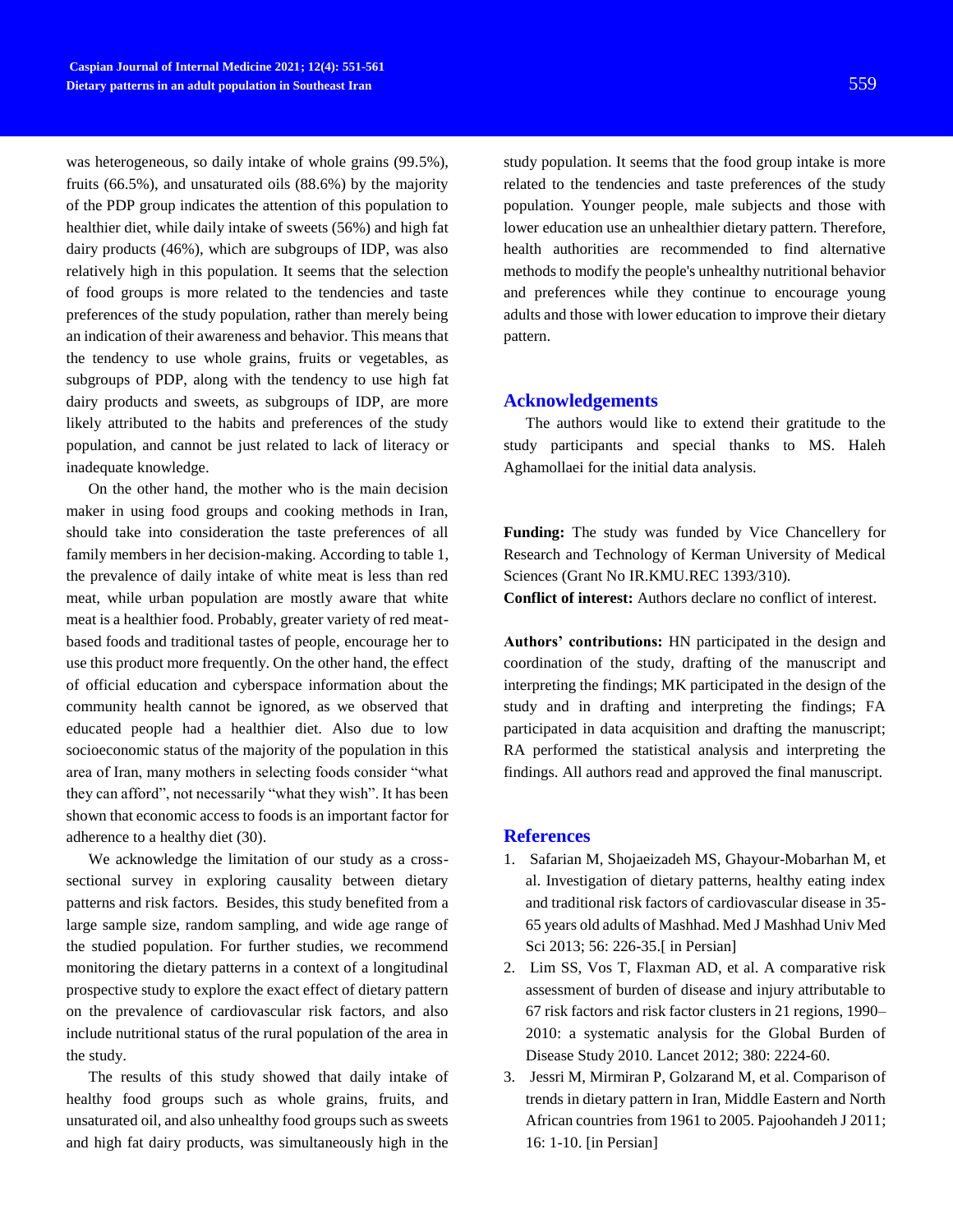- 4. Abdi F, Atarodi Z, Mirmiran P, Esteki T. Surveying global and Iranian food consumption patterns: a review of the literature. J Fasa Univ Med Sci 2015; 5: 159-67. [in Persian]
- 5. Falahi E, Anbari K. Identification of dietary patterns among Iranian adults. Yakhte 2013; 14: 29-39. [In Persian]
- 6. Li Y, Lv MR, Wei YJ, et al. Dietary patterns and depression risk: A meta-analysis. Psychiatry Res 2017; 253: 373-82.
- 7. NHMRC. Australian dietary guidelines. National Health and Medical Research Council, 2013. Available at: https://www.eatforhealth.gov.au/sites/default/files/files/th e\_guidelines/n55\_australian\_dietary\_guidelines.pdf
- 8. Popkin BM. Nutrition transition and the global diabetes epidemic. Curr Diab Rep 2015; 15: 64.
- 9. Popkin BM, Adair LS, Ng SW. Global nutrition transition and the pandemic of obesity in developing countries. Nutr Rev 2012; 70: 3-21.
- 10. Falahi E, Kh A. Identification of dietary patterns among Iranian adults. Yafteh 2013; 14: 29-39.
- 11. Wang D, Van der Horst K, Emma F, et al. Snacking patterns in children: A comparison between Australia, China, Mexico, and the US. Nutrients 2018; 10: 198.
- 12. Esmaillzadeh A, Mirmiran P, Azizi F. Whole-grain consumption and the metabolic syndrome: a favorable association in Tehranian adults. Eur J Clin Nutr 2005; 59: 353–62.
- 13. Najafipour H, Mirzazadeh A, Haghdoost AA, et al. Coronary artery disease risk factors in an urban and periurban setting, Kerman, southeastern Iran (KERCADR study): Methodology and preliminary report. Iran J Public Health 2012; 41: 86-92.
- 14. Najafipour H, Yousefzadeh G, Forood A, et al. Overweight and obesity prevalence and its predictors in a general population: A community-based study in Kerman, Iran (Kerman coronary artery diseases risk factors studies). ARYA Atheroscler 2016; 12: 18-27.
- 15. Najafipour H, Kahnooji M, Baneshi MR, et al. The prevalence and 5-year incidence rate of low physical activity in an urban population of 10,000 in Southeastern Iran: Relationship with other cardiovascular risk factors: Relationship with other cardiovascular risk factors. J Phys Act Health 2020; 17: 435-42.
- 16. WHO. 57th World Health Assembly A57/9 Item 12.6: Global strategy on diet, physical activity and health. WHO

2004. Availible at:

https://apps.who.int/iris/handle/10665/20084.

- 17. Khatibi M, Sanjari M, Chibisov S, Shastun S, Kharlitskaya E. Proatherrogenic diet and lifestyle factors among health professionals in Iran. World Heart J 2016; 8: 337-43.
- 18. Van Duong T, Tseng IH, Wong TC, et al. Adaptation and Validation of Alternative Healthy Eating Index in Hemodialysis Patients (AHEI-HD) and its association with all-cause mortality: A multi-center follow-up study. Nutrients 2019; 11: 1407.
- 19. Crovetto M, Valladares M, Espinoza V, et al. Effect of healthy and unhealthy habits on obesity: a multicentric study. Nutrition 2018; 54: 7-11.
- 20. McNaughton SA, Ball K, Mishra GD, Crawford DA. Dietary patterns of adolescents and risk of obesity and hypertension. J Nutr 2008; 138: 364-70.
- 21. Hsiao PY, Mitchell, DC, Coffman DL, et al. Dietary patterns and relationship to obesity-related health outcomes and mortality in adults 75 years of age or greater. J Nutr Health Aging 2013; 17: 566–72.
- 22. Mokhtari Z, Sharafkhah M, Poustchi H, et al. Adherence to the Dietary Approaches to Stop Hypertension (DASH) diet and risk of total and cause-specific mortality: results from the Golestan Cohort Study. Int J Epidemiol 2019; 48: 1824-38.
- 23. Assmann KE, Lassale C, Andreeva VA, et al. A healthy dietary pattern at midlife, combined with a regulated energy intake, is related to increased odds for healthy aging. J Nutr 2015; 145: 2139-45.
- 24. Deshmukh-Taskar PR, O'Neil CE, Nicklas TA, et al. Dietary patterns associated with metabolic syndrome, sociodemographic and lifestyle factors in young adults: the Bogalusa Heart Study. Public Health Nutr 2009; 12: 2493-503.
- 25. Eckel RH, Grundy SM, Zimmet PZ. The metabolic syndrome. Lancet 2005; 365: 1415-28.
- 26. Siu JY, Chan K, Lee A. Adolescents from low‐income families in Hong Kong and unhealthy eating behaviours: Implications for health and social care practitioners. Health Soc Care Community 2019; 27: 366-74.
- 27. Dewayani N. Relationship between maternal knowledge of balanced nutritional guidelines and snack food selection by school-aged children at school. Enferm Clin 2018; 28: 280-4.
- 28. Mirmiran P, Mohammadi F, Sarbazi N, et al. Gender differences in dietary intakes, anthropometrical